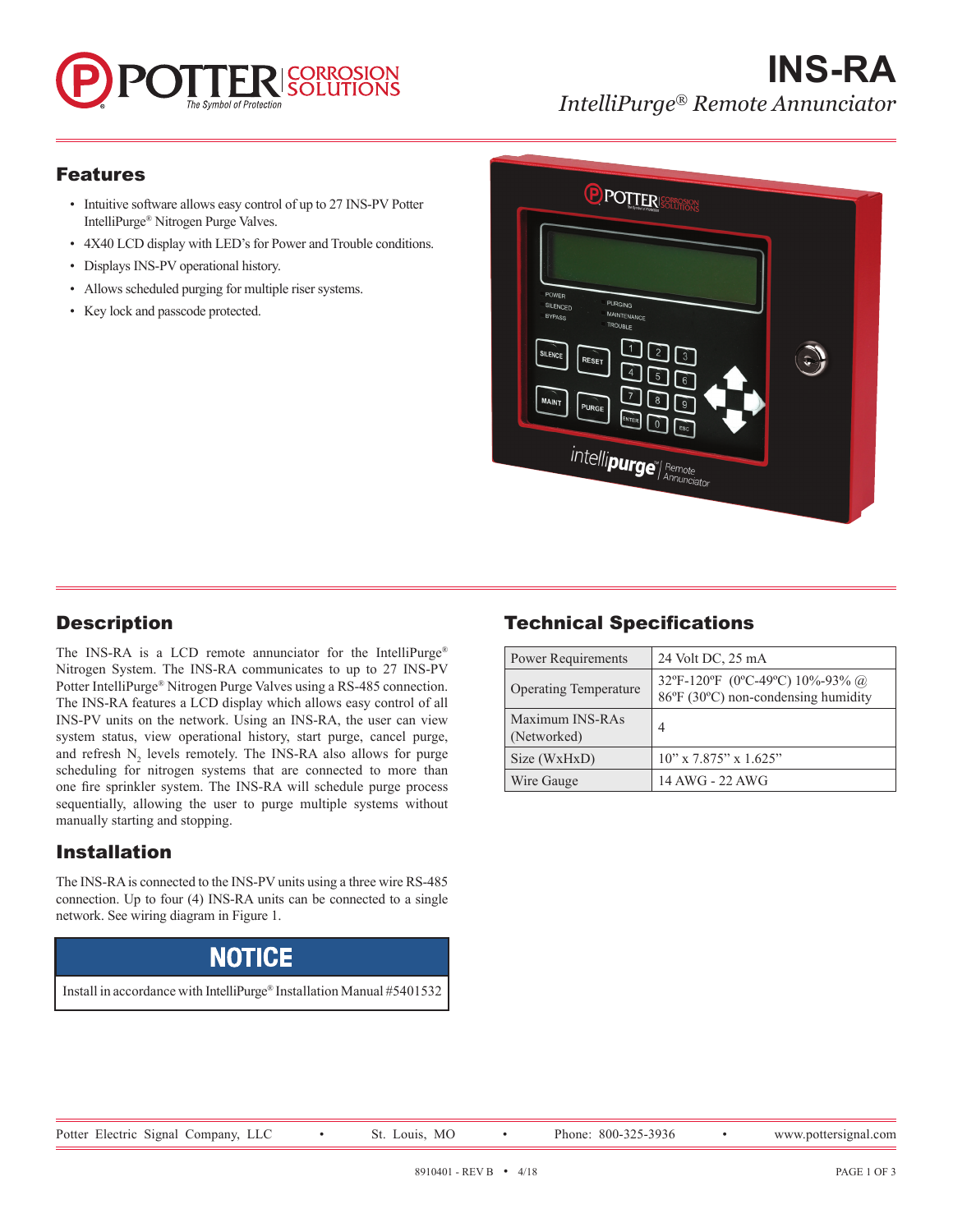

#### Wiring Diagram

*Fig 1*